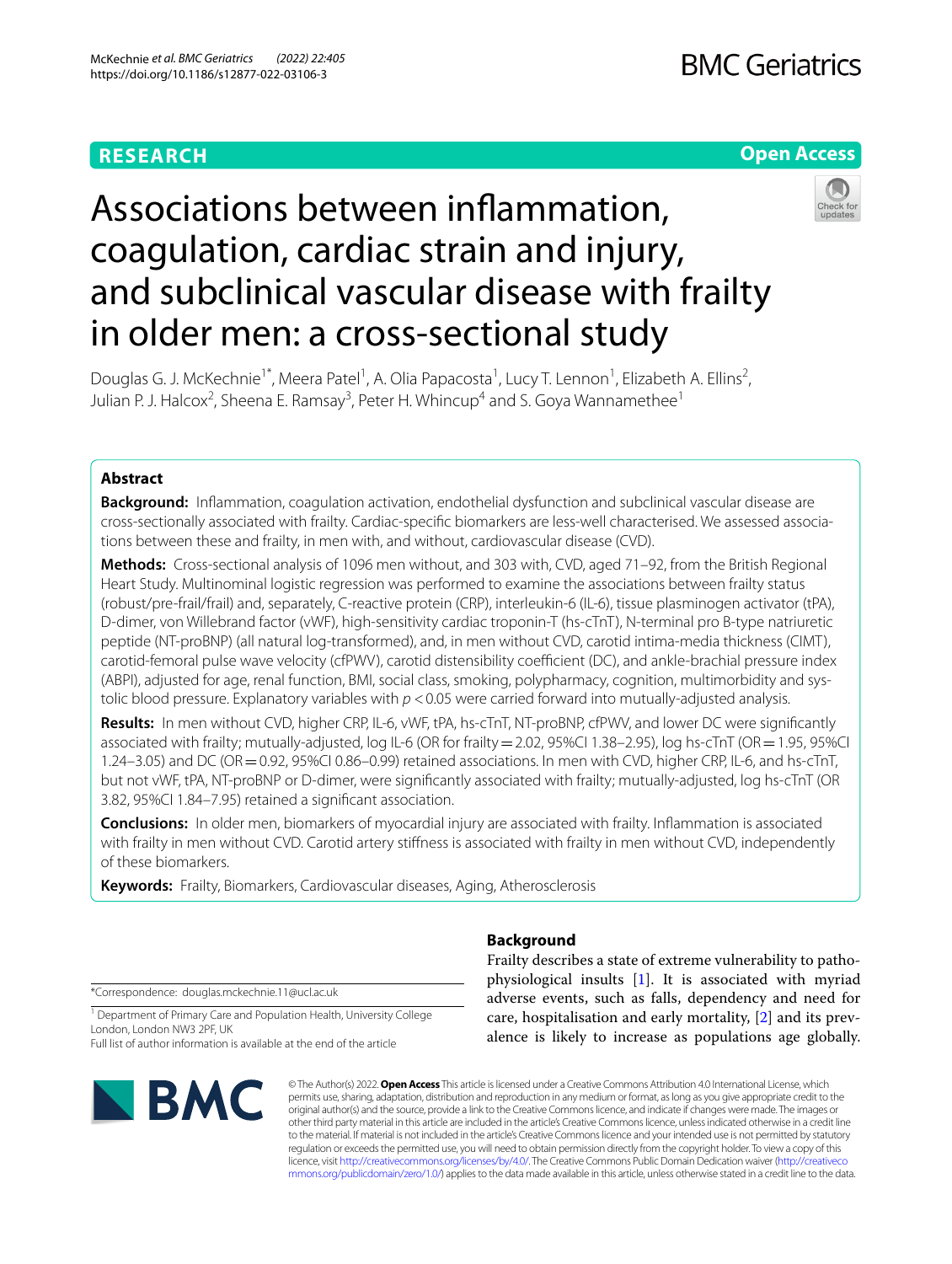Frailty is more common in older people with cardiovascular disease  $(CVD)$  [\[3](#page-10-2)], and both  $CVD$  and frailty show bidirectional longitudinal relationships: people with frailty are more likely to develop CVD [\[3](#page-10-2)], and people with CVD may be more likely to become frail [[4,](#page-10-3) [5](#page-10-4)].

Understanding the shared biological basis of the two conditions could help understand why these commonly coexist, and how they interact with one another; these may eventually lead to targeted therapeutic interventions. Chronic infammation [\[6](#page-10-5), [7\]](#page-10-6), coagulation system activation  $[8]$  $[8]$ , endothelial dysfunction  $[9]$  $[9]$ , and neurohormonal activation [\[10\]](#page-10-9) have all been proposed as common pathophysiological pathways, as has atherosclerosis. Several population studies have shown associations between frailty status and markers of infammation (C-reactive protein (CRP) and interleukin-6 (IL-6)), markers of coagulation activation (D-dimer, factor VIII  $[8]$  $[8]$  $[8]$  and fibrinogen [\[6](#page-10-5)]) and biomarkers of endothelial dysfunction, such as asymmetric dimethylarginine, and flow mediated dilation, an ultrasound parameter that refects endothelial function [\[11,](#page-10-10) [12](#page-11-0)].

Associations between neurohormonal activation and frailty have been less well-characterised, although there are suggestions that B-type natriuretic peptide (BNP) levels are associated with frailty [[13,](#page-11-1) [14](#page-11-2)]. High-sensitivity cardiac troponin T (hs-cTnT) is a sensitive blood marker of myocardial injury of any cause, including ischaemic and infammatory myocardial insults and is associated with cardiovascular risk and death [\[15\]](#page-11-3). High sensitivity cardiac troponin I has been associated with frailty in older adults with diabetes [[16](#page-11-4)]; less has been studied of cardiac troponins in the general population.

Atherosclerosis can be measured non-invasively in its early stages, prior to the development of clinically overt cardiovascular disease. Such measures include ankle-brachial pressure index (ABPI), carotid-femoral pulse wave velocity (cfPWV), and carotid intima media thickness (CIMT), all of which have been associated with frailty and aspects of the frailty phenotype in cross-sectional studies [\[17–](#page-11-5)[22\]](#page-11-6), though these associations have not been reported in all studies [[23,](#page-11-7) [24](#page-11-8)].

We therefore aimed, in a cross-sectional study of older British men [[25\]](#page-11-9), to examine associations between frailty and prefrailty with markers of infammation (CRP and IL-6); endothelial dysfunction (von Willebrand factor (vWF)); coagulation (D-dimer and tPA); and myocardial injury (hs-cTnT) and myocardial strain (NT-proBNP) separately in men with, and without, overt clinical cardiovascular disease, to assess patterns of association in the two groups. We also examined the association between subclinical vascular disease (cfPWV, carotid artery distensibility (DC), CIMT, and ABPI) and frailty in men without overt cardiovascular disease, and determined the relative strength of associations between biomarkers, imaging markers, and frailty, accounting for one another.

# **Methods**

The British Regional Heart Study is a prospective cohort study, initiated in 1978–1980 and consisting of a socio-economically representative population of 7735 British men aged 40–59 years. They were selected from one general practice in each of 24 geographically-representative British towns [\[25](#page-11-9)]. In 2010–2012, all surviving men ( $n = 3137$ ), then aged 71–92 years, were asked to complete a postal questionnaire and invited to attend a re-examination. The questionnaire was completed by 2137 men (68%) and included questions on medical history and lifestyle behaviour. A total of 1722 (55%) men attended the examination at an allocated time between 0800 and 1800 hours. A venous blood sample was collected after a minimum 6 hour fast using the Sarstedt Monovette system and stored at  $-70$  °C.

# **Cardiovascular risk factors**

In this cohort, details on the classifcation and measurements of alcohol intake, smoking status and physical activity assessed by questionnaire have been previously described [[26](#page-11-10)]. Social class was defned as manual or non-manual occupation, as described previously [[27](#page-11-11)]. Anthropometric measurements of body weight and height were carried out to calculate the body mass index (BMI) as weight/(height)<sup>2</sup> (kg/m<sup>2</sup>). As a U-shaped relationship between BMI and frailty has been previously reported, [[28\]](#page-11-12) participants were divided into four groups:  $< 20 \text{ kg/m}^2$ ,  $20 - 24.9 \text{ kg/m}^2$ ,  $25 - 29.9 \text{ kg/m}^2$ , and  $\geq$  30 kg/m<sup>2</sup>. Physical performance tests included a timed walking test, where the time taken (in seconds) to walk 3 m at the participant's normal walking pace was recorded and an assessment of grip strength, measured three times for each hand in kilograms using a Jamar Hydraulic Hand Dynamometer. The highest of the six readings was used for analysis. Presence of CVD (stroke, heart failure or myocardial infarction) or peripheral vascular disease (PVD) was based on the participants reporting a medical practitioner's diagnosis in the questionnaire or through annually obtained general practice records. The diagnosis of CVD was always validated against hospital records. Men who reported a doctor diagnosis of diabetes or those with a fasting blood glucose  $\geq$ 7 mmol/l were considered to have diabetes. Estimated glomerular fltration rate (eGFR) was calculated from the Modifcation of Diet in Renal Disease equation [\[29](#page-11-13)].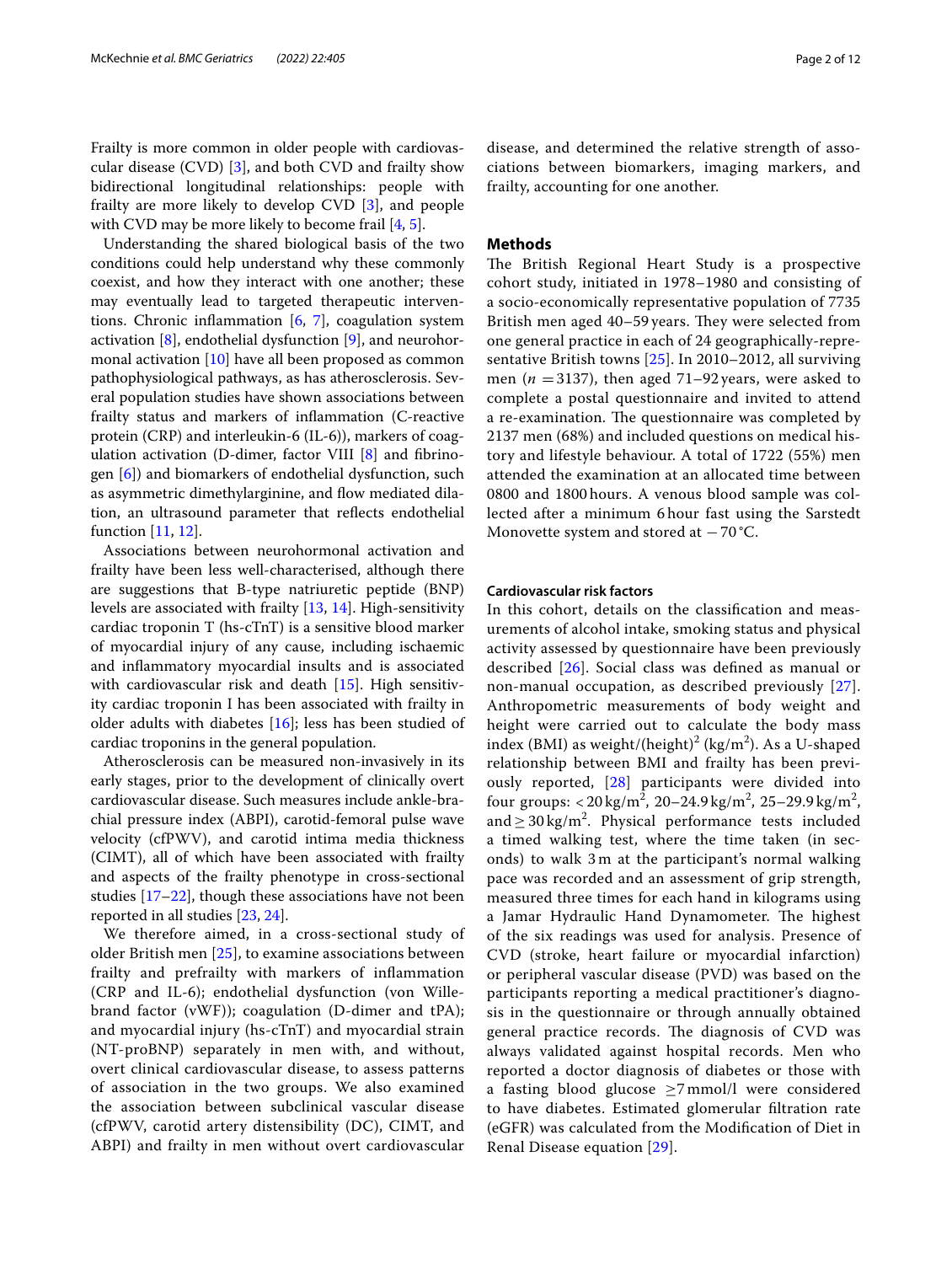#### **Cognitive testing**

Cognitive skills were assessed using the Test Your Memory (TYM) instrument [[30\]](#page-11-14) and diagnoses of 'mild' or 'severe' cognitive impairment made.

The TYM is a 10-task self-administered test that assesses orientation, copying, semantic knowledge, calculation, verbal fuency, similarities, naming, visuospatial abilities, and recall of a copied sentence. Scores below 33 were defned as 'severe cognitive impairment', and scores between 33 and 45 (if older than 80years) or 33 and 46 (if younger than 80years of age) were defned as 'mild cognitive impairment'.

#### **Multimorbidity**

As part of the baseline questionnaire, participants were asked if they had ever been told by a doctor that they had any of the following: cancer (at any site); anaemia; asthma; bronchitis; cataracts; chronic kidney disease; Crohn's disease; depression; emphysema; gall bladder disease; gastric, peptic, or duodenal ulcers; glaucoma; gout; liver disease, cirrhosis or hepatitis; macular degeneration; osteoporosis; Parkinson's disease; pneumonia; "prostate trouble"; shingles; ulcerative colitis; arthritis; a deep vein thrombosis and/or pulmonary embolus; and claudication.

The total number of reported comorbidities, plus diabetes mellitus and severe cognitive impairment (as defned elsewhere in Methods) were summed, without weighting, for each participant. Myocardial infarction, stroke, and heart failure were not included in this total.

## **Polypharmacy**

Questionnaire respondents provided a list of all regular medications. Polypharmacy was defned as the use of fve or more regular medications [[31](#page-11-15)].

# **Blood markers**

Measurements of CRP (mg/L), IL-6 (pg/mL), vWF (IU/ dL), D-dimer (ng/mL), tPA (ng/mL), NT-proBNP (pg/ mL) and hs-cTnT (pg/mL) were taken using fasting venous blood samples. An ultrasensitive assay was used to assess  $CRP$  (coefficient of variation;  $CV$  6.9%), NTproBNP and hs-cTnT on an automated clinically validated analyser (e411, Roche, Burgess Hill, UK) using the manufacturer's calibrators' and quality control reagents. For NT-proBNP and hs-cTnT, the lower limit of sensitivity was  $5\,\mathrm{pg/ml}$  and  $3\,\mathrm{pg/ml}$  respectively. The low and high controls CV of these cardiac markers were 6.7 and 4.9%. Enzyme-linked immunosorbent assays were used to measure the plasma levels of high sensitivity IL-6 (R&D systems, Oxon, UK), vWF (Technozym assay, Pathway Diagnostics, Dorking, UK), D-dimer and tPA (Asserachrom assays, Stago, Theale, UK). Intra and interassay CV of these markers were; 5.9 and 11.6% (IL-6), 14.1 and 14.3% (vWF), 5.4 and 3.2% (D-dimer), 5.5 and 4.1% (tPA).

## **Non‑invasive vascular markers**

Two technicians measured the non-invasive vascular markers in series. Images of the left and right carotid arteries were obtained with a 5–10 mHz linear probe using a Z.one Ultra ultrasound system (Zonare Medical Systems, Mountain View, CA). Longitudinal images of the common carotid artery approximately 1cm proximal to the carotid bifurcation and a cross-sectional sweep from the base of the common carotid artery to the jaw bone were recorded. Using the Carotid Analyser software (Medical Imaging Applications, Iowa City, IA), CIMT (distance between the leading edge of the intima and the media-adventitia interface) and the peak systolic and end-diastolic common carotid artery diameter were measured. A 5–10mm plaque free area of interest, at least 1 cm from the bifurcation was selected from the longitudinal images. A mean CIMT was calculated from individual measurements obtained from the three end-diastolic images on each side. Mean distension was calculated from the maximum and minimum carotid artery diameter assessed from three consecutive waveforms. Using these measurements, the distensibility coefficient  $(DC)$  was measured with the following formula:  $DC = [(2x \text{ mean distance} / \text{base}]$ mean pulse pressure (kPa)]\*1000 [[32](#page-11-16)]. With regard to the inter- and intra-observer reproducibility, the CV was 7.1 and 5.1% for CIMT (*n* =109) and 9.2 and 11.9% for DC  $(n = 109)$ .

Carotid to femoral pulse wave velocity (cfPWV) was measured using a Vicorder device (Skidmore Medical, UK). An infatable bladder attached to a neck collar was positioned over the right carotid pulse, and a Hokanson SC10 cuff was placed around the middle of the right thigh. cfPWV length was measured from the sternal notch to the centre of the thigh cuff. The cuffs were then simultaneously inflated. The pressure waveforms were visually assessed so that a minimum of 3 good quality waveforms were taken. Two recordings were taken with a difference in cfPWV  $\leq$ 0.5 m/s and averaged.

Ankle-brachial pressure indices (ABPIs) were measured using a Vicorder device (Skidmore Medical, UK), in the right and left sides sequentially. Hokanson SC10 cufs were positioned on the upper arm and lower leg (above the ankle). Photoplethysmography sensors were then clipped to the end of the middle fnger and the great toe. Brachial and tibial arteries were occluded simultaneously, as the cufs were infated to 180mmHg. As the cufs slowly defated, the pulse data was visually assessed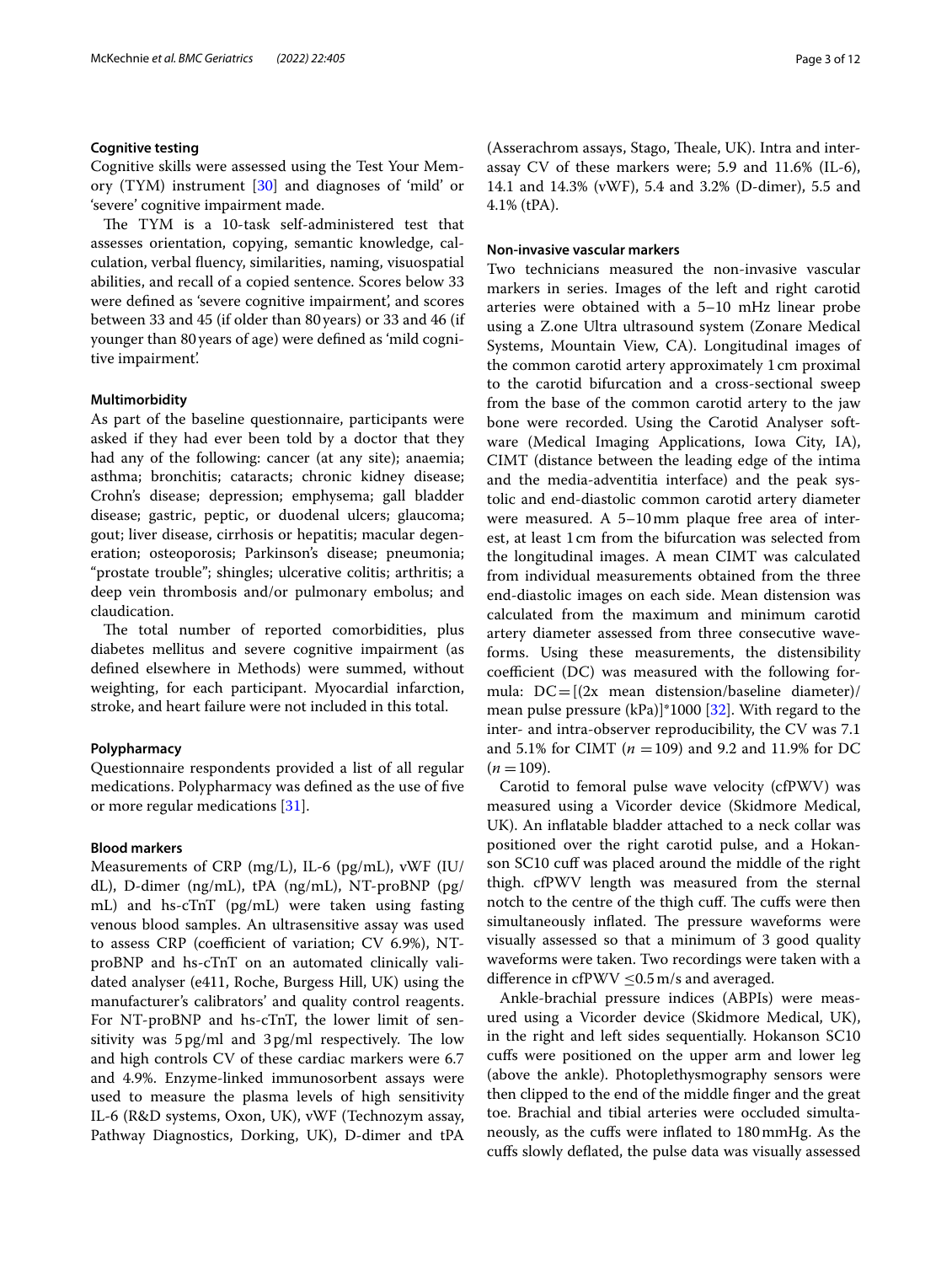to minimise artefact from movement and to ensure that the blood pressures were taken at the point of the pulse returning at both sites. The Vicorder device provided blood pressures for both the brachial and ankle, and the ABPI ratio. Optimally, two measurements were recorded with a difference of  $\leq$ 5mmHg in either the brachial or the ankle pressures, and the mean value used. If this could not be achieved, three measures were taken and averaged.

#### **Frailty assessment**

Using the data from both the questionnaire and examination, frailty and pre-frailty were defned according to the following components of the Fried frailty phenotype: (1) unintentional weight loss defined as  $\geq$ 5% decrease over 4years in self-reported weight that was stated as unintentional; (2) weakness defned as being in the lowest quintile of grip strength distribution; (3) low physical activity was assessed using self-reported questions on being less or much less active than an average man; (4) exhaustion was defned as answering "no" to "Do you feel full of energy?"; and (5) slow walking speed was defned as being in the lowest quintile of walking speed distribution or, if this was unavailable, self-report - any of: a) selfreport of slow walking pace plus an inability to walk more than  $<$  200 yards or difficulty walking across the room, b) self-report of slow walking pace plus at least some diffculty walking across a room, or c) self-report of being able to walk only a few steps unaided. Amongst all men who attended the examination and had both measured and self-reported walk speed data, 337 men fell into the lowest quartile of measured walk speed, and 123 of those met the self-report criteria for low walking speed. Men with three or more of these components were defned as frail, those with 1–2 components as pre-frail, and those with none, as robust.

# **Exclusion criteria**

Men missing data on any of: frailty; body mass index; cognition; smoking status; systolic blood pressure; eGFR; and/or polypharmacy were excluded from analysis, as were men who were missing all of the explanatory variables of interest (blood biomarkers and imaging parameters for men without CVD, and blood biomarkers for men with CVD). Missing data were handled using complete-case analysis, i.e. participants missing any variable used in each statistical analysis were excluded.

#### **Statistical analyses**

We hypothesised that, if any causative link did indeed exist between the variables of interest, the direction of efect was more likely to be towards producing frailty (i.e. that infammation, cardiac dysfunction, subclinical vascular disease, etc. might cause frailty, rather than vice versa). Frailty was therefore modelled as the dependent variable with the others modelled as explanatory variables.

Natural log transformation of CRP, IL-6, vWF, D-dimer, tPA, NT-proBNP and hs-cTnT were used as their distributions were highly skewed. Frailty status distributions were compared between men with, and men without CVD using the chi-square test. The two groups (with/ without CVD) were subsequently analysed separately. To analyse the trend across the spectrum of frailty features, comparisons were made with frailty status as an ordinal variable – robust/pre-frail/frail - using one-way ANOVA for continuous variables and the Kruskall-Wallis test for categorical variables.

Stepwise multinomial logistic regression was performed, with frailty status (robust/pre-frail/frail) as the dependent variable. In the frst set of analyses, log CRP, log IL-6, log vWF, log d-dimer, log tPA, log NT-proBNP, log hs-cTnT, DC, cfPWV, CIMT (all continuous variables), ABPI < $0.9$  (yes/no) and ABPI > 1.4 (yes/no) were separately analysed as independent variables. All analyses were adjusted also for potential confounders:: age, systolic blood pressure, eGFR, number of non-cardiovascular comorbidities (all continuous), social class (manual/ non-manual occupation), polypharmacy (yes/no), cognitive impairment (none/mild/severe), smoking status (never/recent ex-smoker/long-term ex-smoker/current), diabetes mellitus at baseline (yes/no), BMI group (<20kg/  $m^2/20 - 24.9 \text{ kg/m}^2/25 - 29.9 \text{ kg/m}^2/\geq 30 \text{ kg/m}^2$ .

To examine the relative associations of the variables of interest with frailty, those variables that were statistically significantly associated with frailty status (at  $p < 0.05$ ) were carried forward into a mutually-adjusted analysis, adjusted for each other and age/social class/smoking status/polypharmacy/comorbidity number/cognition/diabetes mellitus/BMI group and eGFR.

In the group of men with prevalent CVD, these analyses were repeated in the same way, with the exception of the subclinical atherosclerosis markers (DC, cfPWV, CIMT, ABPI), which were not included. These are markers of early, asymptomatic CVD, and therefore of limited use within this analysis in people with clinically-apparent CVD.

All analyses were performed using SAS version 9.3 (SAS, Cary, North Carolina).

## **Results**

Of the 3137 men from the original cohort who were alive and UK-resident at the time of the baseline examination, 1722 men (55%) attended. Complete data on relevant exposures (as adjusted for in the frst stage of the multivariate analyses) were available for 1399 (81%)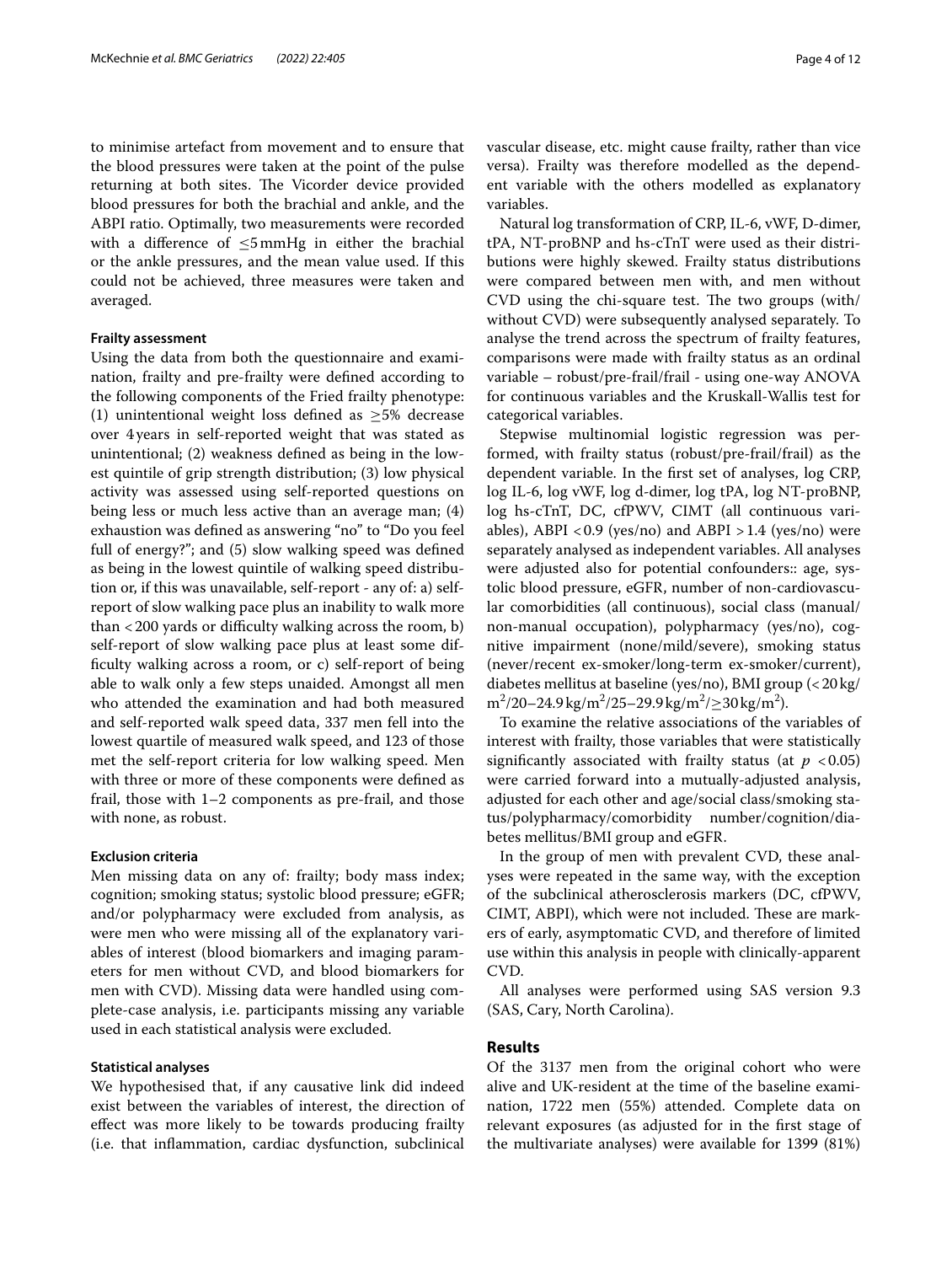of attendees, who were used as the basis for all following analyses. 303 of these had clinically-apparent CVD. 82/303 (27%) and 168/303 (55%) of men with CVD were frail and pre-frail respectively, compared to 152/1096 (14%) and 603/1096 (55%) of men without CVD; distributions of frailty status in the CVD and non-CVD groups were highly statistically signifcantly diferent  $(p < 0.0001)$ .

#### **Baseline characteristics**

Baseline characteristics for men with and without preva-lent CVD are summarized in Table [1](#page-5-0). In both groups, men with pre-frailty, and, more so, frailty, tended to be older, have a higher prevalence of underweight and overweight men, polypharmacy and peripheral vascular disease. A higher proportion of frail men had diabetes in both groups, but the distribution of diabetes amongst frailty groups were statistically signifcantly diferent only in the CVD-free group. Frail men with CVD tended to have lower diastolic and systolic blood pressures compared to robust men.

CRP, IL-6, tPA, D-dimer, vWF, hs-cTnT, NT-proBNP, CIMT, cfPWV and the presence of ABPI <0.9 were all positively and signifcantly associated with the presence of frailty in the CVD-free group; DC was negatively and signifcantly associated with frailty in this group. ABPI >1.4 showed no signifcant association with frailty.

In men with prevalent CVD, circulating concentrations of CRP, IL-6, D-dimer, hs-cTnT and NT-proBNP were all positively and signifcantly associated with frailty. vWF showed a non-signifcant positive association, whereas tPA showed no clear association.

#### **Multivariate analysis**

Tables [2](#page-7-0) and [3](#page-8-0) show the multivariate associations between the biomarkers and non-invasive markers with frailty status in men without CVD (Table [2\)](#page-7-0) and in men with prevalent CVD (Table [3\)](#page-8-0). To facilitate comparisons between diferent variables, odds ratios are given both per unit change in each variable, and per standard deviation increase in each variable (i.e. per 1 z-score increase).

In men without prevalent CVD, when adjusted for age, BMI class, smoking status, social class, eGFR, and systolic blood pressure (model 1), both CRP and IL-6 showed statistically signifcant positive associations with pre-frailty and frailty, as did hs-cTnT, NT-proBNP and vWF. Both D-dimer and tPA showed a positive association with pre-frailty and frailty, but this was only statistically signifcant for tPA. Imaging markers of subclinical atherosclerosis showed diferential associations: cfPWV was positively associated with prefrailty and showed a weaker, non-signifcant association with frailty; ABPI < 0.9 was associated with greater odds of frailty; DC showed a strong negative association with odds of prefrailty and frailty. ABPI < 0.9 and frailty showed a positive but non-signifcant association. CIMT showed no association with pre-frailty and a weak, non-statistically signifcant positive association with frailty. ABPI > 1.4 showed a non-signifcant association with reduced odds of prefrailty and frailty.

In a model mutually adjusting for log CRP, log IL-6, log tPA, log vWF, log hs-cTnT, log NT-proBNP, cfPWV, and DC, as well as the other covariates in Model 1 (Model 2), only log IL-6, log hs-cTnT and DC remained statistically signifcantly associated with frailty. cfPWV retained a signifcant positive association with prefrailty. The other covariates' associations with frailty were markedly attenuated.

In men with prevalent CVD, both CRP and IL-6 showed positive associations with frailty, though only CRP retained a signifcant association with pre-frailty. hs-cTnT, but not NT-proBNP, was positively and significantly associated with frailty. In contrast, log tPA, log D-dimer, and log vWF showed no clear association with either frailty or prefrailty.

In a mutually-adjusted model (log CRP, log IL-6, and log hs-cTnT along with all covariates in Model 1), hscTnT remained strongly associated with frailty, whereas CRP retained an association with pre-frailty.

# **Discussion**

In this cohort of older British men, biomarkers of coagulation, infammation, endothelial dysfunction, and cardiac strain and damage were strongly associated with prefrailty and frailty in men free of clinical CVD, as were some imaging markers of subclinical vascular dysfunction (carotid distensibility and cfPWV). In contrast, amongst men with CVD, whilst infammatory biomarkers and troponin were associated with frailty, biomarkers of coagulation and endothelial dysfunction and a biomarker of cardiac injury were not. However, the large confdence intervals in this subgroup suggest that the small number of participants may have limited the statistical power to detect these associations, which cannot be dismissed. In both groups, on mutual adjustment, higher hs-cTnT remained independently associated with higher frailty status (as did higher IL-6 and reduced carotid artery distensibility, in men without overt CVD). Our results suggest that myocardial injury is prominently and independently associated with frailty both in men with, and without, clinically evident cardiovascular disease, and that carotid stifness is additionally (and independently) associated with frailty status in men without clinically apparent CVD.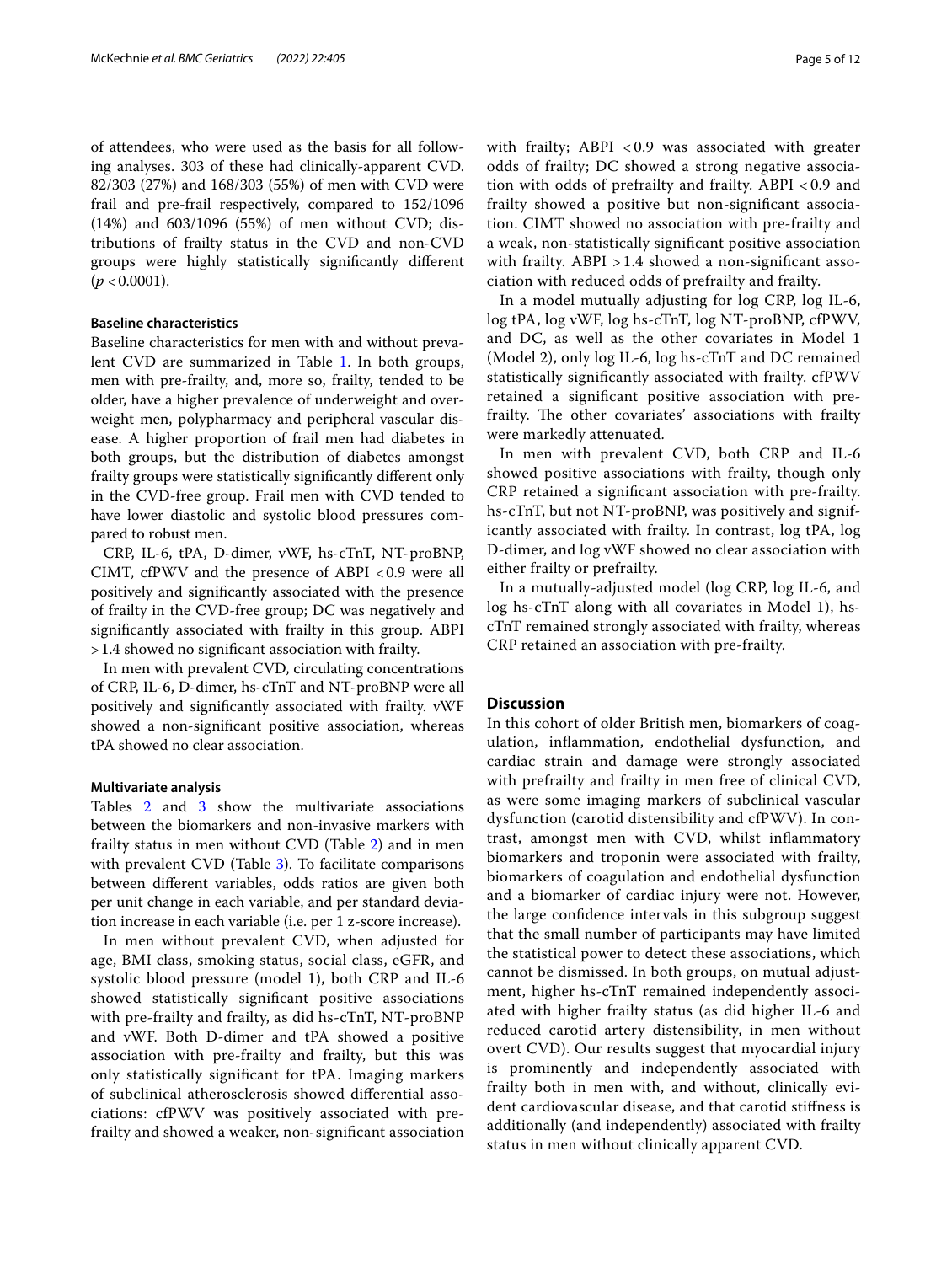|                                                      |                                 |                                                                | Free of clinically-apparent cardiovascular disease ( $n = 1096$ ) |              |                    |                          | Has clinically-apparent cardiovascular disease ( $n = 303$ ) |              |
|------------------------------------------------------|---------------------------------|----------------------------------------------------------------|-------------------------------------------------------------------|--------------|--------------------|--------------------------|--------------------------------------------------------------|--------------|
|                                                      | Robust<br>$(n=341)$             | Pre-frail<br>$(n = 603)$                                       | Frail ( $n = 152$ ) p for trend*                                  |              | Robust<br>$(n=53)$ | Pre-frail<br>$(n = 168)$ | Frail ( $n = 82$ )                                           | p for trend* |
| Age (years)                                          | 77(3.6)                         | 78 (4.5)                                                       | 81(5.3)                                                           | < 0.0001     | 78 (4.4)           | 78 (4.1)                 | 80(5.4)                                                      | 0.003        |
| <b>Manual occu-</b><br>pation                        | 146 (43%)                       | 263 (44%)                                                      | 73 (48%)                                                          | 0.37         | 25 (47%)           | 74 (44%)                 | 46 (56%)                                                     | 0.20         |
| Never<br>smoked                                      | 153 (45%)                       | 239 (40%)                                                      | 47 (31%)                                                          | 0.04         | 16 (30%)           | 57 (34%)                 | 21 (26%)                                                     | 0.50         |
| Long-term<br>ex-smoker                               | 164 (48%)                       | 316 (52%)                                                      | 92 (61%)                                                          |              | 34 (64%)           | 98 (58%)                 | 56 (68%)                                                     |              |
| Recent ex-<br>smoker                                 | 13 (4%)                         | 26 (4%)                                                        | 9(6%)                                                             |              | 3(6%)              | 6(4%)                    | 2(2%)                                                        |              |
| Current<br>smoker                                    | 11 (3%)                         | 22 (4%)                                                        | 4(3%)                                                             |              | $\mathbf 0$        | 7(4%)                    | 3(4%)                                                        |              |
| <b>Physical measurements</b>                         |                                 |                                                                |                                                                   |              |                    |                          |                                                              |              |
| Systolic<br>blood pressure<br>(mmHq)                 | 148 (18)                        | 147 (18)                                                       | 143 (20)                                                          | 0.07         | 145 (19)           | 141 (20)                 | 136 (23)                                                     | 0.01         |
| Diastolic<br>blood pressure<br>(mmHq)                | 78 (11)                         | 77(11)                                                         | 75 (12)                                                           | 0.10         | 75 (11)            | 73 (11)                  | 69 (12)                                                      | 0.001        |
| BMI < 20 kg/<br>m <sup>2</sup>                       | $3(0.9\%)$                      | 13 (2%)                                                        | 6(4%)                                                             | 0.007        | $\mathbf 0$        | 3(2%)                    | 6(7%)                                                        | 0.01         |
| <b>BMI</b><br>20-24.9 kg/m <sup>2</sup>              | 118 (35%)                       | 162 (27%)                                                      | 41 (27%)                                                          |              | 17 (32%)           | 36 (21%)                 | 16 (20%)                                                     |              |
| <b>BMI</b><br>$25 - 29.9$ kg/m <sup>2</sup>          | 174 (51%)                       | 311 (52%)                                                      | 76 (50%)                                                          |              | 28 (53%)           | 92 *55%)                 | 38 (46%)                                                     |              |
| $BMl \geq 30 kg/m^2$                                 | 46 (13%)                        | 117 (19%)                                                      | 29 (19%)                                                          |              | 9(15%)             | 37 (22%)                 | 22 (27%)                                                     |              |
| <b>Comorbidities</b>                                 |                                 |                                                                |                                                                   |              |                    |                          |                                                              |              |
| Mild cogni-<br>tive impairment                       | 119 (35%)                       | 246 (41%)                                                      | 75 (49%)                                                          | 0.005        | 20 (38%)           | 69 (41%)                 | 36 (44%)                                                     | 0.14         |
| Severe cogni-<br>tive impairment                     | 25 (7%)                         | 44 (7%)                                                        | 14 (9%)                                                           |              | 5 (9%)             | 17 (10%)                 | 14 (17%)                                                     |              |
| Diabetes<br>mellitus                                 | 42 (12%)                        | 83 (14%)                                                       | 36 (24%)                                                          | 0.007        | 10 (19%)           | 34 (20%)                 | 21 (26%)                                                     | 0.30         |
| eGFR                                                 | 77 (14)                         | 74 (18)                                                        | 69 (20)                                                           | < 0.0001     | 73 (16)            | 68 (20)                  | 65 (19)                                                      | 0.05         |
| Peripheral<br>vascular disease                       | $2(0.6\%)$                      | 24 (4%)                                                        | 7(5%)                                                             | 0.006        | 2(4%)              | 8(5%)                    | 10 (12%)                                                     | 0.03         |
| Prior myocar-<br>dial infarction                     | $\hspace{0.1mm}-\hspace{0.1mm}$ |                                                                |                                                                   |              | 37 (70%)           | 114 (68%)                | 50 (61%)                                                     | 0.24         |
| Heart failure                                        | ÷                               |                                                                |                                                                   |              | 9 (17%)            | 37 (22%)                 | 34 (41%)                                                     | 0.0005       |
| Prior stroke                                         |                                 |                                                                | ÷                                                                 |              | 14 (26%)           | 49 (29%)                 | 27 (33%)                                                     | 0.40         |
|                                                      |                                 | Total number of comorbidities (not including MI, HF or stroke) |                                                                   |              |                    |                          |                                                              |              |
| Zero or one                                          | 140 (41%)                       | 198 (33%)                                                      | 23 (15%)                                                          | < 0.0001     | 20 (38%)           | 35 (21%)                 | 8 (10%)                                                      | < 0.0001     |
| Two, three<br>or four                                | 174 (51%)                       | 321 (56%)                                                      | 80 (53%)                                                          |              | 31 (58%)           | 98 (58%)                 | 45 (55%)                                                     |              |
| Five or more                                         | 27 (8%)                         | 84 (14%)                                                       | 49 (32%)                                                          |              | 2(4%)              | 35 (21%)                 | 29 (35%)                                                     |              |
| <b>Taking five or</b><br>more regular<br>medications | 71 (21%)                        | 191 (32%)                                                      | 73 (48%)                                                          | < 0.0001     | 29 (55%)           | 112 (67%)                | 61 (74%)                                                     | 0.02         |
| Inflammatory biomarkers                              |                                 |                                                                |                                                                   |              |                    |                          |                                                              |              |
| CRP (mg/L)                                           | $1.0(0.5 - 2.0)$                | $1.4(0.7-3.1)$                                                 | $1.9(0.7-5.1)$                                                    | $< 0.0001$ † | $0.8(0.3-1.9)$     | $1.5(0.7-3.0)$           | $2.0(0.7-5.2)$                                               | $0.0002+$    |
| $IL-6$ (pg/mL)                                       | $2.3(1.5-3.4)$                  | $3.1(1.9-4.6)$                                                 | $3.9(2.2 - 6.2)$                                                  | $< 0.0001$ † | $2.7(1.6-4.1)$     | $3.2(1.8-4.7)$           | $4.6(2.5 - 7.2)$                                             | $< 0.0001$ † |
| <b>Coagulation biomarkers</b>                        |                                 |                                                                |                                                                   |              |                    |                          |                                                              |              |
| tPA (ng/mL)                                          | $8.3(6.1-11)$                   | $9.1(6.7-12)$                                                  | $10.0(7.5-13)$                                                    | $< 0.0001$ † | $8.6(6.6 - 10.8)$  | $9.5(7.0-12.5)$          | $9.1(6.4-12.8)$                                              | $0.36 +$     |

# <span id="page-5-0"></span>**Table 1** Baseline characteristics of individuals with, and without, clinically-apparent cardiovascular disease, by frailty status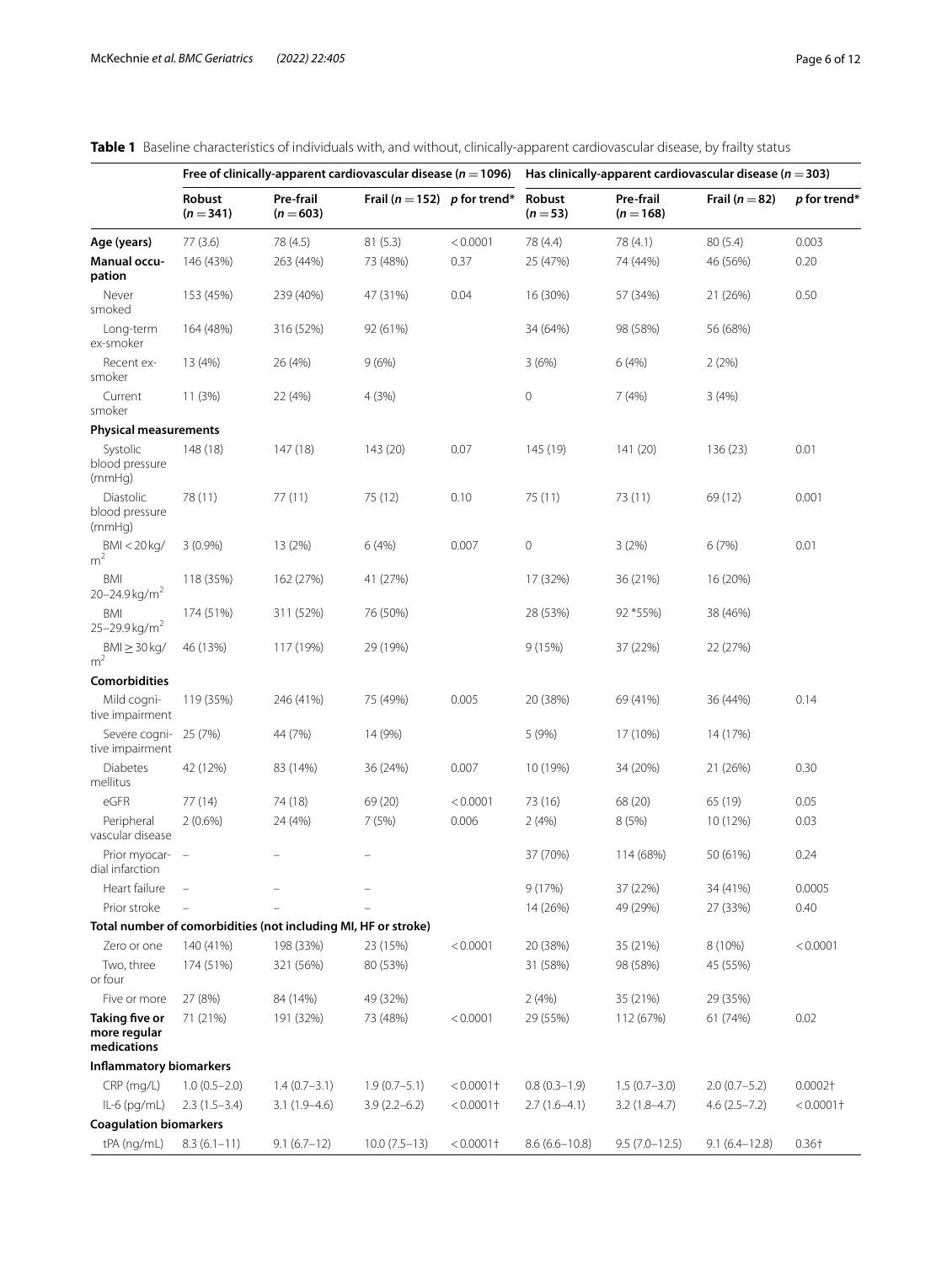## **Table 1** (continued)

|                               |                     | Free of clinically-apparent cardiovascular disease ( $n = 1096$ ) |                                  |              |                                |                          | Has clinically-apparent cardiovascular disease ( $n = 303$ ) |                   |
|-------------------------------|---------------------|-------------------------------------------------------------------|----------------------------------|--------------|--------------------------------|--------------------------|--------------------------------------------------------------|-------------------|
|                               | Robust<br>$(n=341)$ | Pre-frail<br>$(n = 603)$                                          | Frail ( $n = 152$ ) p for trend* |              | Robust<br>$(n=53)$             | Pre-frail<br>$(n = 168)$ | Frail ( $n = 82$ )                                           | p for trend*      |
| D-dimer (ng/<br>mL)           | 198 (140-270)       | 233 (158-314)                                                     | 263 (165-412)                    | $< 0.0001$ + | 248 (143-337)                  | 239 (144-326)            | 306 (218-434)                                                | $0.03 +$          |
| <b>Endothelial biomarkers</b> |                     |                                                                   |                                  |              |                                |                          |                                                              |                   |
| vWF (IU/dL)                   | 107 (79-133)        | $119(91 - 143)$                                                   | 131 (101-177)                    | $< 0.0001$ † | 120 (88-142)                   | $127(91 - 177)$          | 144 (100-227)                                                | 0.11 <sup>†</sup> |
| <b>Cardiac biomarkers</b>     |                     |                                                                   |                                  |              |                                |                          |                                                              |                   |
| hs-cTnT (pg/<br>mL)           | $8.4(6.1-13)$       | $10.5(7.2-15)$                                                    | $15.0(9.1 - 23)$                 | $< 0.0001$ † | $10(6.5 - 16.4)$               | $11(7.2 - 16.4)$         | 20 (12.8-32.5)                                               | $< 0.0001$ †      |
| NT-proBNP<br>(pq/mL)          | $87(51 - 156)$      | 123 (64-244)                                                      | 198 (97-492)                     | $< 0.0001$ + | 227 (115 - 516)                | 196 (89-572)             | 479 (162-1700)                                               | $0.0001\dagger$   |
| Imaging                       |                     |                                                                   |                                  |              |                                |                          |                                                              |                   |
| $CIMT$ (mm)                   | 0.79(0.2)           | 0.80(0.2)                                                         | 0.83(0.2)                        | 0.001        |                                |                          |                                                              |                   |
| cfPWV (m/s)                   | 9.9(1.7)            | 10.4(1.6)                                                         | 10.5(1.6)                        | 0.0002       | $\qquad \qquad \longleftarrow$ | -                        | $\equiv$                                                     |                   |
| $DC(10^{-3}kPa)$              | 13.1(4.1)           | 12.1(4.1)                                                         | 11.0(3.6)                        | < 0.0001     | $\overline{\phantom{m}}$       | -                        |                                                              |                   |
| ABPI < 0.9                    | 65 (20%)            | 142 (25%)                                                         | 40 (32%)                         | 0.007        | -                              | -                        |                                                              |                   |
| ABPI > 1.4                    | 10(3%)              | 10(2%)                                                            | 2(2%)                            | 0.20         | $\qquad \qquad \qquad =$       | $\equiv$                 |                                                              |                   |

Values are mean (SD) for normally-distributed continuous variables, n (%) for categorical variables, and geometric mean (interquartile range) for non-normally distributed continuous variables

\*"Trend" denotes *p* value for association with frailty status modelled as an ordinal variable

†Statistical comparisons made with variable natural log-transformed

*BMI* body mass index, *eGFR* estimated glomerular fltration rate, *CRP* C-reactive protein, *IL-6* interleukin-6, *tPA* tissue plasminogen activator, *vWF* von Willebrand factor, *hs-cTnT* high-sensitivity cardiac troponin T, *NT-proBNP* N-terminal B-type natriuretic peptide, *CIMT* carotid intima media thickness, *cfPWV* carotid-femoral pulse wave velocity, *DC* carotid distensibility coefficient, *ABPI* ankle brachial pressure index

### **Infammation and frailty**

The strong association between inflammation and frailty in men without CVD seen here is consistent in both direction and strength with those reported in many other cross-sectional studies [\[6\]](#page-10-5). Circulating IL-6 levels showed a stronger association with frailty than CRP. IL-6 is an upstream cytokine with broader efects than CRP; these include  $-$  in the setting of inflammation  $-$  promoting the production of CRP and other acute phase reactants, hepatic lipolysis and muscle proteolysis. IL-6 also regulates other physiological processes, including tissue repair and energy metabolism and may counteract infammatory cascades in some circumstances [[33\]](#page-11-17). IL-6 levels may therefore refect a pro-infammatory state that contributes to frailty, [[34\]](#page-11-18) but might also represent adaptive responses to conserve and mobilise energy in a frailty state  $[35]$  $[35]$ . The associations between frailty, biomarkers of coagulation, [\[8](#page-10-7)] and endothelial dysfunction [[9\]](#page-10-8) are likewise consistent with prior reports; however, we then observed that those associations were weakened by mutual adjustment for infammatory and cardiovascular dysfunction. There is substantial cross-talk between these systems, particularly with infammation, [[36,](#page-11-20) [37\]](#page-11-21) suggesting that co-activation with, or as a result of, infammation and/or cardiac injury may explain their association with frailty. In men with CVD, infammation also showed associations with frailty, though statistical signifcance was lost on mutual adjustment for both infammatory biomarkers and hs-cTnT; the small subgroup of men with CVD may have been under-powered to detect a signifcant association. However, there were no clear associations between coagulation biomarkers, markers of endothelial dysfunction, and frailty in men with CVD.

#### **Non‑invasive CV markers and frailty**

Elevated cfPWV, low ABPI, and reduced DC were all associated with greater frailty status. This is generally consistent with prior evidence for PWV and ABPI, [[17–](#page-11-5) [19\]](#page-11-22) although we were unable to replicate associations between carotid intima media thickness and frailty [[20–](#page-11-23) [22\]](#page-11-6). To our knowledge, associations between carotid distensibility and physical frailty have not previously been reported. DC was particularly robustly associated with frailty in our study, with a highly statistically signifcant association persisting despite adjustment for cfPWV and other blood biomarkers associated with frailty – namely, CRP, IL-6, tPA, vWF, hs-cTnT and NT-proBNP. Both DC and cfPWV measure stifness of arterial walls; the former in the carotid, and the latter mostly in the aorta. The two show diferential associations with CVD: carotid stifness is associated with stroke risk, independently of cfPWV,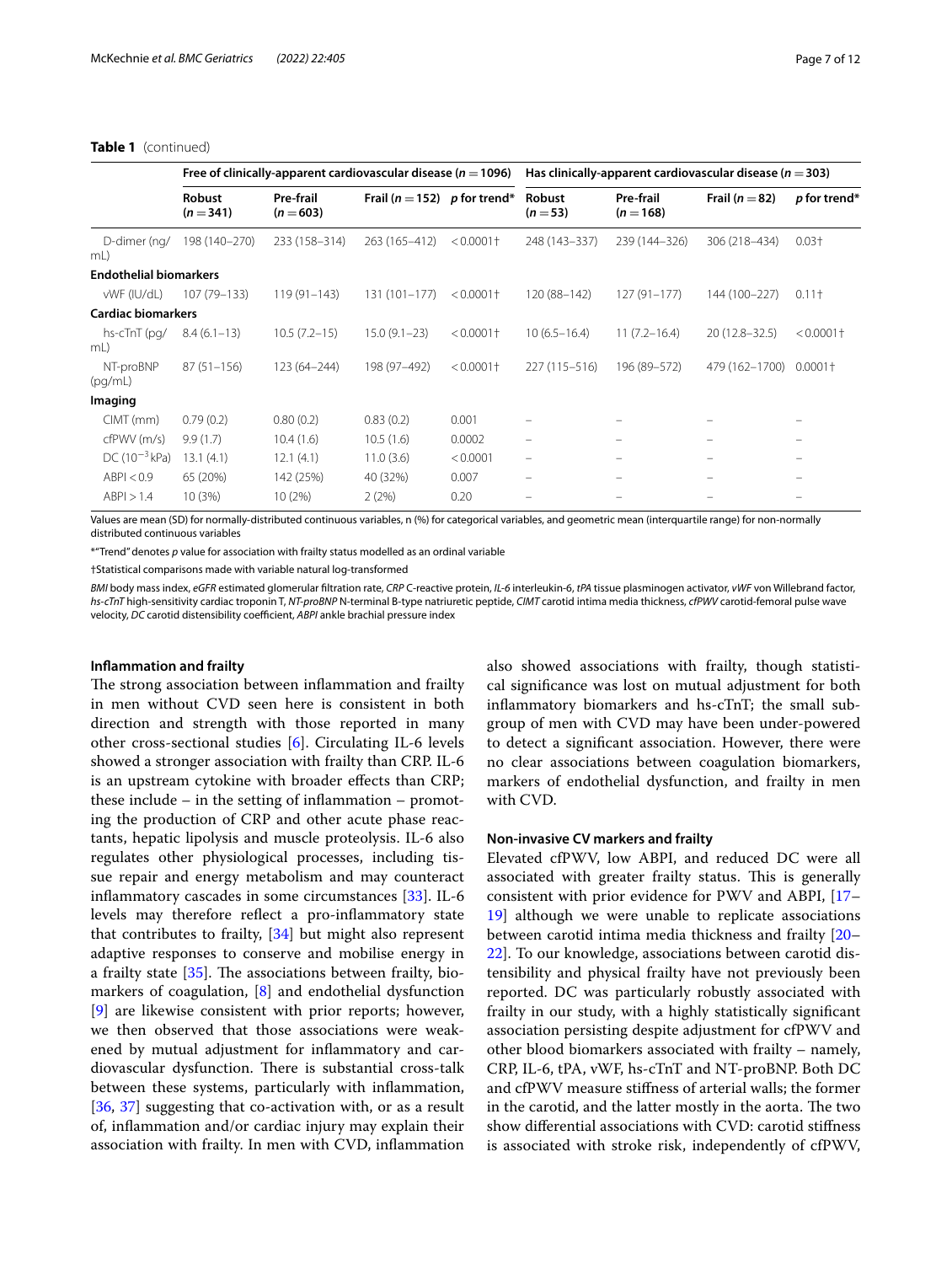<span id="page-7-0"></span>

| ļ                                                     |
|-------------------------------------------------------|
| d<br>í                                                |
| ĺ                                                     |
| ١<br>¢                                                |
| ¢                                                     |
|                                                       |
|                                                       |
| j<br>ì<br>1                                           |
| j<br>Ç                                                |
| į                                                     |
| Ï<br>j                                                |
| í                                                     |
| Ï<br>١                                                |
| $\overline{\phantom{a}}$<br>ļ                         |
| J                                                     |
| $\frac{4}{1}$<br>ś                                    |
| į                                                     |
| į<br>Ö<br>l                                           |
| ś                                                     |
|                                                       |
|                                                       |
| ļ<br>١                                                |
| 5                                                     |
| j<br>J                                                |
|                                                       |
| Ć                                                     |
| Š                                                     |
| Ī<br>Ï                                                |
|                                                       |
| $\overline{\phantom{a}}$<br>֚֬֕                       |
| Ç                                                     |
| 7<br>S                                                |
|                                                       |
| ۶                                                     |
| irc si                                                |
| Í<br>l<br>ļ                                           |
| ÿ<br>٦                                                |
| ֖֖֖֖֪ׅ֪ׅ֪ׅ֖֧ׅ֪ׅ֖֧ׅ֖֧֚֚֚֚֚֚֚֚֚֚֚֚֚֚֚֚֚֚֚֚֚֬֝֝֝֝֝֝<br>d |
| í                                                     |
| I<br>֧֖֖֚֚֚֚֬֝֬                                       |
| $\overline{\phantom{a}}$                              |
|                                                       |
| ì<br>ï<br>l                                           |
| ì<br>l                                                |
| j                                                     |
| í<br>١                                                |
|                                                       |
| $\mathbf{C}$<br>i                                     |
| d                                                     |
|                                                       |
|                                                       |
| Š<br>٢                                                |
| ¢                                                     |
| ΰ<br>Ó                                                |
| I                                                     |
| ā                                                     |
| $\overline{a}$                                        |
| 5<br>$\overline{a}$                                   |
| ֚֬֕                                                   |
| Ì<br>l                                                |
| d<br>֖֖֖֢ׅ֢ׅ֖֖֪ׅ֪ׅ֖֚֚֚֚֚֚֚֚֚֚֚֚֚֚֚֚֚֬֝<br>l<br>I<br>J |
| j                                                     |
| $\ddot{\phantom{0}}$                                  |
| ļ                                                     |
| ļ<br>֧֖֖֚֚֚֚֬֝֬                                       |
| 5<br>ń                                                |
| i                                                     |
|                                                       |
| $\overline{a}$<br>J                                   |
|                                                       |
| $\overline{\phantom{a}}$                              |
| 7<br>S                                                |
| Š                                                     |
| ۶                                                     |
| $\frac{1}{2}$<br>ì                                    |
| j                                                     |
| statl<br>ミッ                                           |
|                                                       |
|                                                       |
| f                                                     |
|                                                       |
|                                                       |
|                                                       |
|                                                       |
|                                                       |
|                                                       |
|                                                       |
|                                                       |
|                                                       |
|                                                       |
|                                                       |
|                                                       |
|                                                       |
|                                                       |
| ١                                                     |
| į                                                     |
|                                                       |
|                                                       |
| I                                                     |
|                                                       |

|                                   | Model 1t                                                                                                                                |                                                                                     |          |                                                                                                                                                                                                                                                                                                                                                                                                                                     |                                                                                     |                   | Model 2 (n = 967)                                                    |                                                                                    |       |                                                          |                                                                                     |        |
|-----------------------------------|-----------------------------------------------------------------------------------------------------------------------------------------|-------------------------------------------------------------------------------------|----------|-------------------------------------------------------------------------------------------------------------------------------------------------------------------------------------------------------------------------------------------------------------------------------------------------------------------------------------------------------------------------------------------------------------------------------------|-------------------------------------------------------------------------------------|-------------------|----------------------------------------------------------------------|------------------------------------------------------------------------------------|-------|----------------------------------------------------------|-------------------------------------------------------------------------------------|--------|
|                                   | Odds ratio for<br>prefrailty vs<br>robustness<br>(95% <sub>0</sub> )                                                                    | increase (95%<br>per standard<br>confidence<br>Odds ratio<br>deviation<br>interval) | Ø,       | for frailty vs<br>robustness<br>Odds ratio<br>(95% <sup>°</sup> )                                                                                                                                                                                                                                                                                                                                                                   | increase (95%<br>per standard<br>confidence<br>Odds ratio<br>deviation<br>interval) | đ                 | Odds ratio for<br>prefrailty vs<br>robustness<br>(95% <sup>°</sup> ) | increase (95%<br>per standard<br>confidence<br>Odds ratio<br>deviation<br>nterval) | p     | for frailty vs<br>robustness<br>Odds ratio<br>$(95%$ CI) | increase (95%<br>per standard<br>confidence<br>Odds ratio<br>deviation<br>interval) | σ      |
| nflammatory biomarkers            |                                                                                                                                         |                                                                                     |          |                                                                                                                                                                                                                                                                                                                                                                                                                                     |                                                                                     |                   |                                                                      |                                                                                    |       |                                                          |                                                                                     |        |
| log CRP                           | $1.22(1.07 - 1.39)$                                                                                                                     | $1.26(1.08 - 1.46)$                                                                 | 0.003    | $1.37(1.14 - 1.66)$                                                                                                                                                                                                                                                                                                                                                                                                                 | $1.47(1.18 - 1.82)$                                                                 | 0.001             | $1.05(0.91 - 1.22)$                                                  | $1.06(0.89 - 1.27)$                                                                | 0.49  | $1.13(0.90 - 1.42)$                                      | $1.15(0.88 - 1.51)$                                                                 | 0.30   |
| log IL-6                          | 1.68 (1.35-2.09)                                                                                                                        | $1.46(1.24 - 1.70)$                                                                 | < 0.0001 | 2.26 (1.66-3.09)                                                                                                                                                                                                                                                                                                                                                                                                                    | $1.81(1.46 - 2.25)$                                                                 | 0.0001            | $1.52(1.18 - 1.95)$                                                  | $1.35(1.13 - 1.63)$                                                                | 0.001 | 2.02 (1.38-2.95)                                         | $1.67(1.26 - 2.20)$                                                                 | 0.0003 |
| Coagulation biomarkers            |                                                                                                                                         |                                                                                     |          |                                                                                                                                                                                                                                                                                                                                                                                                                                     |                                                                                     |                   |                                                                      |                                                                                    |       |                                                          |                                                                                     |        |
| log tPA                           | $1.36(0.96 - 1.91)$                                                                                                                     | $1.14(0.98 - 1.33)$                                                                 | 0.08     | $2.03(1.22 - 3.36)$                                                                                                                                                                                                                                                                                                                                                                                                                 | 1.36 (1.09-1.70)                                                                    | 0.006             | $1.32(0.91 - 1.91)$                                                  | $1.13(0.96 - 1.33)$                                                                | 0.15  | 1.68 (0.94-3.02)                                         | $1.26(0.97 - 1.62)$                                                                 | 0.08   |
| log D-dimer                       | $1.24(0.96 - 1.60)$                                                                                                                     | $1.14(0.98 - 1.33)$                                                                 | 0.09     | $1.23(0.85 - 1.78)$                                                                                                                                                                                                                                                                                                                                                                                                                 | $1.13(0.91 - 1.42)$                                                                 | 0.27              |                                                                      |                                                                                    |       |                                                          |                                                                                     |        |
| Endothelial biomarkers            |                                                                                                                                         |                                                                                     |          |                                                                                                                                                                                                                                                                                                                                                                                                                                     |                                                                                     |                   |                                                                      |                                                                                    |       |                                                          |                                                                                     |        |
| log vWF                           | $1.44(1.05 - 1.96)$                                                                                                                     | $1.19(1.03 - 1.37)$                                                                 | 0.02     | $1.73(1.09 - 2.75)$                                                                                                                                                                                                                                                                                                                                                                                                                 | $1.33(1.07 - 1.64)$                                                                 | 0.02              | $1.27(0.91 - 1.77)$                                                  | $1.12(0.96 - 1.31)$                                                                | 0.15  | $1.40(0.83 - 2.38)$                                      | $1.18(0.91 - 1.51)$                                                                 | 0.21   |
| Cardiac biomarkers                |                                                                                                                                         |                                                                                     |          |                                                                                                                                                                                                                                                                                                                                                                                                                                     |                                                                                     |                   |                                                                      |                                                                                    |       |                                                          |                                                                                     |        |
| log hs-cTnT                       | 1.33 (1.05-1.68)                                                                                                                        | $1.22(1.04 - 1.43)$                                                                 | 0.02     | 2.25 (1.54-3.29)                                                                                                                                                                                                                                                                                                                                                                                                                    | $1.76(1.35 - 2.29)$                                                                 | < 0.0001          | $1.13(0.90 - 1.42)$                                                  | $1.13(0.95 - 1.35)$                                                                | 0.18  | 1.95 (1.24-3.05)                                         | $1.59(1.16 - 2.18)$                                                                 | 0.004  |
| log NT-<br>proBNP                 | $1.13(1.01 - 1.27)$                                                                                                                     | $1.17(1.01 - 1.36)$                                                                 | 0.03     | $1.26(1.06 - 1.15)$                                                                                                                                                                                                                                                                                                                                                                                                                 | $1.36(1.08 - 1.71)$                                                                 | 0.008             | $1.08(0.95 - 1.22)$                                                  | $1.10(0.93 - 1.30)$                                                                | 0.27  | $1.14(0.94 - 1.40)$                                      | $1.19(0.92 - 1.54)$                                                                 | 0.19   |
| Imaging markers                   |                                                                                                                                         |                                                                                     |          |                                                                                                                                                                                                                                                                                                                                                                                                                                     |                                                                                     |                   |                                                                      |                                                                                    |       |                                                          |                                                                                     |        |
| CIMT                              | $1.12(0.44 - 2.88)$                                                                                                                     | $1.02(0.88 - 1.18)$                                                                 | 0.82     | $3.10(0.78 -$<br>12.34                                                                                                                                                                                                                                                                                                                                                                                                              | $1.19(0.96 - 1.48)$                                                                 | $\overline{0.11}$ | $\overline{1}$                                                       |                                                                                    |       |                                                          |                                                                                     |        |
| cfPWV                             | $1.16(1.05 - 1.27)$                                                                                                                     | $1.27(1.09 - 1.49)$                                                                 | 0.003    | 1.11 (0.96-1.29)                                                                                                                                                                                                                                                                                                                                                                                                                    | $1.19(0.93 - 1.53)$                                                                 | 0.16              | $1.12(1.02 - 1.24)$                                                  | $1.21(1.03 - 1.44)$                                                                | 0.02  | $1.04(0.88 - 1.23)$                                      | $1.07(0.81 - 1.40)$                                                                 | 0.64   |
| ă                                 | $0.96(0.92 - 0.99)$                                                                                                                     | $0.83(0.71 - 0.96)$                                                                 | 0.01     | $0.92(0.86 - 0.98)$                                                                                                                                                                                                                                                                                                                                                                                                                 | $0.70(0.54 - 0.90)$                                                                 | 0.006             | $0.98(0.94 - 1.02)$                                                  | $0.90(0.76 - 1.07)$                                                                | 0.24  | 0.92 (0.86-0.99)                                         | $0.71(0.53 - 0.95)$                                                                 | 0.02   |
| $ABPI < 0.9$ (vs<br>ABPI 0.9-1.4) | $1.33(0.93 - 1.90)$                                                                                                                     |                                                                                     | 0.12     | 1.70 (1.00-2.89)                                                                                                                                                                                                                                                                                                                                                                                                                    |                                                                                     | 0.05              |                                                                      |                                                                                    |       |                                                          |                                                                                     |        |
| $ABPI > 1.4$ (vs<br>(BPI 0.9-1.4) | $0.61(0.24 - 1.55)$                                                                                                                     |                                                                                     | 0.30     | $0.71(0.14 - 3.65)$                                                                                                                                                                                                                                                                                                                                                                                                                 |                                                                                     | 0.68              |                                                                      |                                                                                    |       |                                                          |                                                                                     |        |
|                                   | Model 1: Adjusted for age, eGFR, smoking status, polypharmacy, co<br>adjusted for biomarkers/imaging markers with $p < 0.05$ in Model 1 |                                                                                     |          | ognitive impairment, number of non-cardiovascular comorbidities, social class, BMI class, and systolic blood pressure. Model 2: additionally mutually-                                                                                                                                                                                                                                                                              |                                                                                     |                   |                                                                      |                                                                                    |       |                                                          |                                                                                     |        |
|                                   |                                                                                                                                         |                                                                                     |          | BMI body mass index, eGFR estimated glomerular filtration rate, CRP C-reactive protein, /L-6 interleukin-6, tPA tissue plasminogen activator, WIF von Willebrand factor, hs-cTnT high-sensitivity cardiac troponin T, NT-proBN<br>N-terminal B-type natriuretic peptide, CIMT carotid intima media thickness, cfPWV carotid-fernoral pulse wave velocity, DC carotid distensibility coefficient, ABPI ankle brachial pressure index |                                                                                     |                   |                                                                      |                                                                                    |       |                                                          |                                                                                     |        |
| $n = 1076$ . ABPI $n = 1032$      |                                                                                                                                         |                                                                                     |          | ffor Model 1, n varies by variable used: log cRP n = 1075, log lL-6 n = 1085, log tPA n = 1074, log D-dimer n = 1074, log DVF n = 1074, log hs-CTnT n = 1075, log NT-proBNP n = 1075, CIMT n = 1082, DC                                                                                                                                                                                                                             |                                                                                     |                   |                                                                      |                                                                                    |       |                                                          |                                                                                     |        |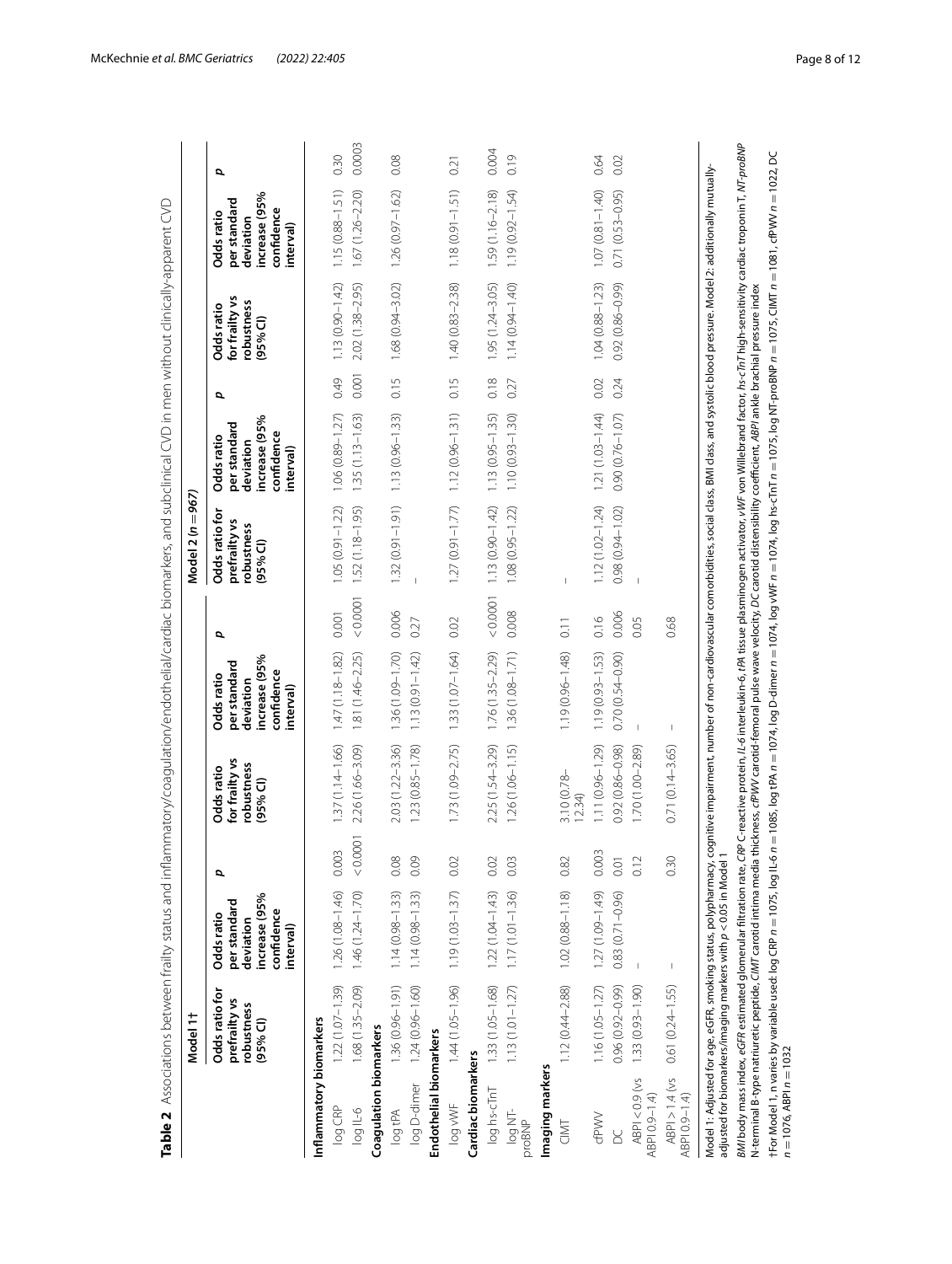|                         | Model 1t                                                                          |                                                                                     |                                  |                                                                               |                                                                                                                                                                                                                                |      | Model 2 (n = 295)                                                                 |                                                                                     |      |                                                                               |                                                                                     |        |
|-------------------------|-----------------------------------------------------------------------------------|-------------------------------------------------------------------------------------|----------------------------------|-------------------------------------------------------------------------------|--------------------------------------------------------------------------------------------------------------------------------------------------------------------------------------------------------------------------------|------|-----------------------------------------------------------------------------------|-------------------------------------------------------------------------------------|------|-------------------------------------------------------------------------------|-------------------------------------------------------------------------------------|--------|
|                         | Odds ratio for<br>pre-frailty vs<br>confidence<br>robustness<br>interval)<br>(95% | increase (95%<br>per standard<br>confidence<br>Odds ratio<br>deviation<br>interval) | p                                | for frailty vs<br>robustness<br>confidence<br>Odds ratio<br>interval)<br>(95% | increase (95%<br>per standard<br>confidence<br>Odds ratio<br>deviation<br>interval)                                                                                                                                            | đ    | Odds ratio for<br>pre-frailty vs<br>robustness<br>confidence<br>interval)<br>(95% | increase (95%<br>per standard<br>confidence<br>Odds ratio<br>deviation<br>interval) | p    | for frailty vs<br>robustness<br>confidence<br>Odds ratio<br>interval)<br>(95% | increase (95%<br>per standard<br>confidence<br>Odds ratio<br>deviation<br>interval) | đ      |
| Inflammatory biomarkers |                                                                                   |                                                                                     |                                  |                                                                               |                                                                                                                                                                                                                                |      |                                                                                   |                                                                                     |      |                                                                               |                                                                                     |        |
| log CRP                 | $1.46(1.07 - 1.98)$                                                               | $1.62(1.09 - 2.40)$                                                                 |                                  | $0.02$ 1.53 $(1.07 - 2.19)$                                                   | $1.74(1.09 - 2.78)$                                                                                                                                                                                                            | 0.02 | $1.59(1.14 - 2.22)$                                                               | $1.83(1.18 - 2.83)$                                                                 |      | $0.007$ 1.20 $(0.79 - 1.80)$                                                  | $1.26(0.74 - 2.15)$                                                                 | 0.39   |
| log IL-6                | $1.17(0.69 - 1.97)$                                                               | $1.13(0.75 - 1.70)$                                                                 | 0.56                             | $2.01(1.12 - 3.63)$                                                           | $1.72(1.09 - 2.72)$                                                                                                                                                                                                            | 0.02 | 0.85 (0.49-1.48)                                                                  | $0.88(0.58 - 1.35)$                                                                 |      | $0.57$ 1.58 $(0.83 - 3.04)$                                                   | $1.43(0.86 - 2.37)$                                                                 | 0.17   |
| Coagulation biomarkers  |                                                                                   |                                                                                     |                                  |                                                                               |                                                                                                                                                                                                                                |      |                                                                                   |                                                                                     |      |                                                                               |                                                                                     |        |
| log tPA                 | $1.90(0.84 - 4.21)$                                                               | $1.34(0.92 - 1.96)$                                                                 | 0.13                             | $1.39(0.53 - 3.66)$                                                           | $1.16(0.75 - 1.81)$                                                                                                                                                                                                            | 0.51 |                                                                                   |                                                                                     |      |                                                                               |                                                                                     |        |
|                         | log D-dimer 0.67 (0.38-1.18)                                                      | $0.76(0.52 - 1.12)$                                                                 | $\circ$<br>$\overline{C}$        | $1.02(0.54 - 1.91)$                                                           | $1.01(0.66 - 1.55)$                                                                                                                                                                                                            | 0.96 |                                                                                   |                                                                                     |      |                                                                               |                                                                                     |        |
| Endothelial biomarkers  |                                                                                   |                                                                                     |                                  |                                                                               |                                                                                                                                                                                                                                |      |                                                                                   |                                                                                     |      |                                                                               |                                                                                     |        |
| log vWF                 |                                                                                   | $1.19(0.60-2.35)$ $1.10(0.77-1.56)$                                                 |                                  | $0.61$ $1.68$ $(0.75-3.73)$                                                   | 1.31 (0.86-1.99)                                                                                                                                                                                                               | 0.20 |                                                                                   |                                                                                     |      |                                                                               |                                                                                     |        |
| Cardiac biomarkers      |                                                                                   |                                                                                     |                                  |                                                                               |                                                                                                                                                                                                                                |      |                                                                                   |                                                                                     |      |                                                                               |                                                                                     |        |
| log hs-cTnT             | $0.80(0.46 - 1.38)$                                                               | $0.84(0.56 - 1.27)$                                                                 |                                  | $0.42$ 4.51 (2.11-9.63)                                                       | $3.07(1.74 - 5.40)$                                                                                                                                                                                                            |      | $0.0001$ $0.69(0.39-1.22)$                                                        | $0.76(0.49 - 1.16)$                                                                 | 0.20 | 4.06 (1.84-8.95)                                                              | $2.84(1.58 - 5.12)$                                                                 | 0.0005 |
| log NT-<br>proBNP       | $0.83(0.64 - 1.07)$                                                               | $0.73(0.50 - 1.11)$                                                                 | $\sqrt{2}$<br>$\overline{\circ}$ | $1.13(0.83 - 1.54)$                                                           | $1.22(0.75 - 1.98)$                                                                                                                                                                                                            | 0.42 |                                                                                   |                                                                                     |      |                                                                               |                                                                                     |        |
|                         | biomarkers/imaging markers with $p < 0.05$ in Model 1                             |                                                                                     |                                  |                                                                               | Model 1: Adjusted for age, eGFR, smoking status, polypharma. status, polypharmant, number of non-cardiovalar comorbidities, social class, BMI class, and systolic blood pressure. Model 2: also mutually-adjusted for          |      |                                                                                   |                                                                                     |      |                                                                               |                                                                                     |        |
|                         | N-terminal B-type natriuretic peptide                                             |                                                                                     |                                  |                                                                               | BMI body mass index, eGFR estimated glomerular filtration rate, CRP C-reactive protein, IL-6 interleukin-6, tPA tissue plasminogen activator, vVIF von Willebrand factor, bs-cTnT high-sensitivity cardiac troponin T, NT-proB |      |                                                                                   |                                                                                     |      |                                                                               |                                                                                     |        |
|                         |                                                                                   |                                                                                     |                                  |                                                                               | ffor Model 1, n varies by variable: log CRP $n=297$ , log IL-6 $n=290$ , log tPA $n=294$ , log O-dimer $n=294$ , log WF $n=294$ , log Ns-CTnT $n=298$ , log NT-proBNP $n=298$                                                  |      |                                                                                   |                                                                                     |      |                                                                               |                                                                                     |        |

<span id="page-8-0"></span>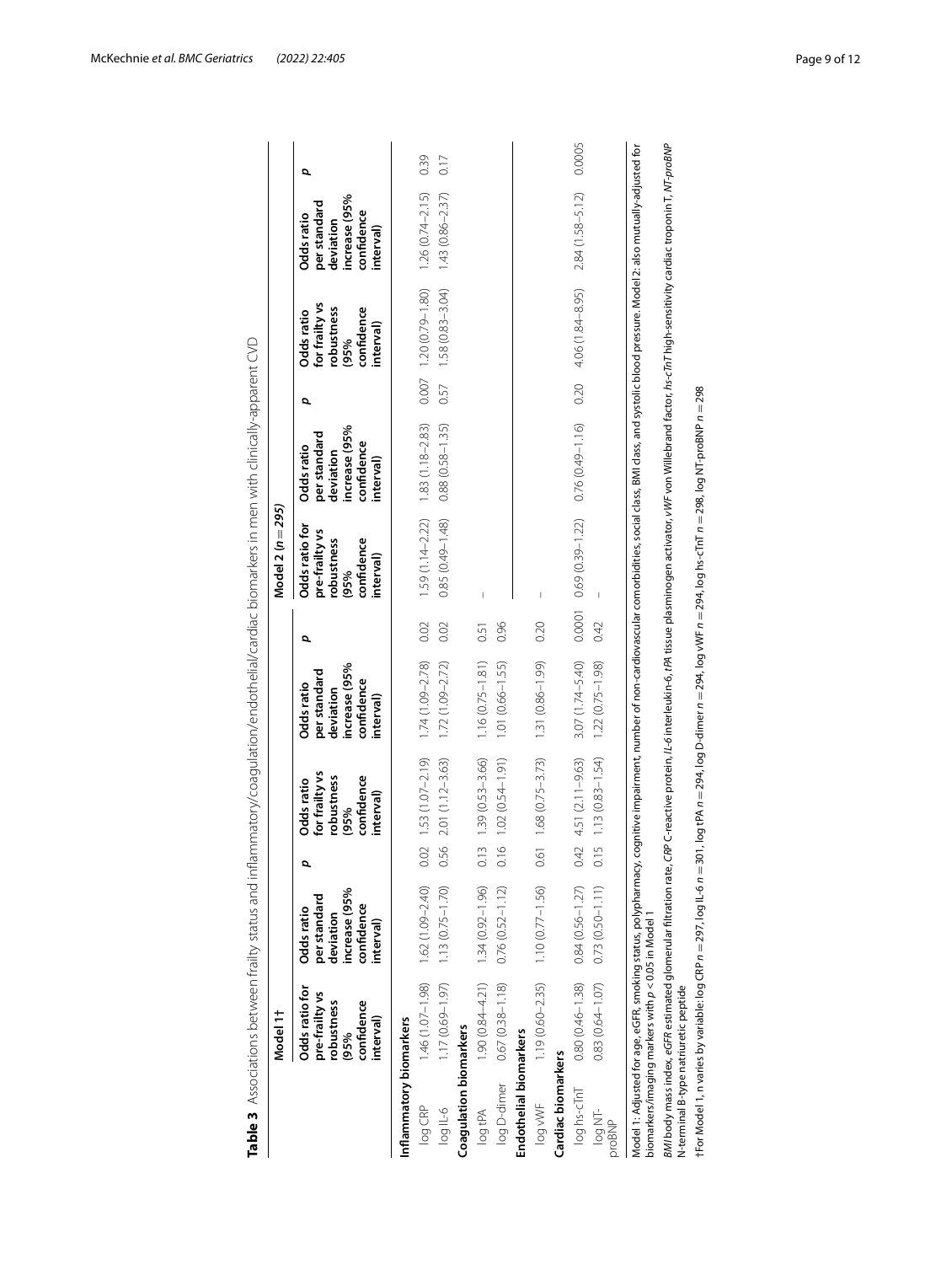but not with coronary artery disease (unlike cfPWV) [\[38](#page-11-24)]. Carotid stifness (or stifness of other elastic arteries, of which the carotid may be a proxy) is hypothesised to lead to increased pulsatile pressure in the cerebral microcirculation, leading to cerebral infarction and haemorrhage; it has also been associated with cerebral small vessel disease and cognitive impairment [[39\]](#page-11-25). Whilst our association between low DC and frailty status was observed in men without a clinical diagnosis of stroke, it is possible that frail men with carotid stifness had 'subclinical' infarcts and/or greater burden of small vessel disease, which might explain the association seen here. Baseline brain imaging would have helped determine this.

### **Cardiac markers and frailty**

Our results strengthen, and extend, the evidence of relationships between cardiovascular disease and frailty. As in the Rugao Longevity and Aging Study, [\[14\]](#page-11-2) neurohormonal activation (measured by BNP in their study, and NT-proBNP in ours) was associated with physical frailty, although we found a signifcant association only in men without existing CVD. NT-proBNP is secreted in response to myocyte stretch, neuroendocrine activation, and myocardial hypoxia, [\[40\]](#page-11-26) but is also infuenced by proinfammatory states [\[41\]](#page-11-27). In our study, the association between NT-proBNP and frailty was abolished by infammatory markers and hs-cTnT, which suggests that infammation and myocyte injury may well explain the previously-reported association with frailty.

hs-cTnT was robustly associated with frailty status in both subgroups of our study, a fnding previously reported in older adults with diabetes [[16\]](#page-11-4); we extend this to a wider population of older men, both with and without cardiovascular disease. hs-cTnT is highly specific for myocyte injury, but not the aetiology of it  $[42]$  $[42]$ ; hs-cTnT levels in older people are increased by the presence of comorbidities, [[43](#page-11-29)] including non-cardiac conditions. The associations between  $hs\text{-}cTnT$  and frailty in our study were independent of infammatory biomarkers, subclinical atherosclerosis (in men without CVD), renal dysfunction, cognitive impairment, and comorbidity burden (measured as an unweighted index). Myocardial injury appears to be associated with frailty, even in men without clinical evidence of cardiovascular disease. However, both NT-proBNP and hs-cTnT levels have been associated with subclinical brain injury on imaging, [[44](#page-11-30)] an important unmeasured factor in our study that may be a confounder.

#### **Frailty and CVD**

Frailty and CVD often coexist [\[3](#page-10-2)]. Our fndings add to the understanding of the shared common pathways between frailty and cardiovascular disease. Atherosclerosis is a process of vascular endothelial damage, plaque formation, plaque rupture and ongoing healing facilitated by chronic infammation and the clotting system. A recent meta-analysis has shown that frailty predisposes individuals to incident coronary artery disease, HF and CVD mortality [\[45](#page-11-31)] even after adjusting for conventional risk factors. Our fndings suggest that this may be due to an underlying subclinical atherosclerosis process, potentially driven by frailty related infammaging [\[46](#page-11-32)]. However, some prospective studies have found signifcant associations between frailty and incident CVD even after taking infammation [[47](#page-11-33), [48\]](#page-11-34) and subclinical atherosclerosis [[49](#page-11-35)] into account, suggesting other mechanisms may exist. We additionally found a cross-sectional association between frailty and hs-cTnT, suggesting that that subclinical myocyte injury might also explain the increased CVD risk associated with frailty; future prospective studies should explore this. CVD also seems to be associated with an increased risk of developing the frailty phenotype [[4,](#page-10-3) [5\]](#page-10-4). The findings that inflammation and hs- $cTnT$  are associated with frailty in those with overt CVD may help explain why patients with CVD are more prone to frailty.

#### **Strengths and limitations**

This is a relatively large study with multiple detailed cardiovascular and frailty assessments. We were able to simultaneously analyse the efect of multiple diferent biomarkers and imaging markers, including NT-proBNP, hs-cTnT, and carotid stifness, for which there is limited extant evidence of their relationship with frailty. We adjusted for important potential confounders, including cognitive impairment, polypharmacy, and multimorbidity. However, this is a cross-sectional study, and causality cannot be directly inferred; nor can the direction of efect be determined, if there is indeed a causal link. Unmeasured confounders may explain some of these associations, including subclinical stroke and cerebral small vessel disease, which may have been undiagnosed but apparent on imaging, had it been available. Our measurement of comorbidity burden was largely based on selfreport of diagnoses, which may lack validity, and was not weighted by severity of each illness. In men with CVD, we were unable to account for the severity of their cardiovascular comorbidities; associations between the biomarkers and frailty may simply have been explained by underlying disease severity and secondary frailty. All participants in this study were male and of White British origin; our results may not be generalisable to other groups.

## **Implications for future study**

Longitudinal studies should investigate the prospective associations between cardiac troponins, subclinical cardiovascular disease, and incident frailty, which,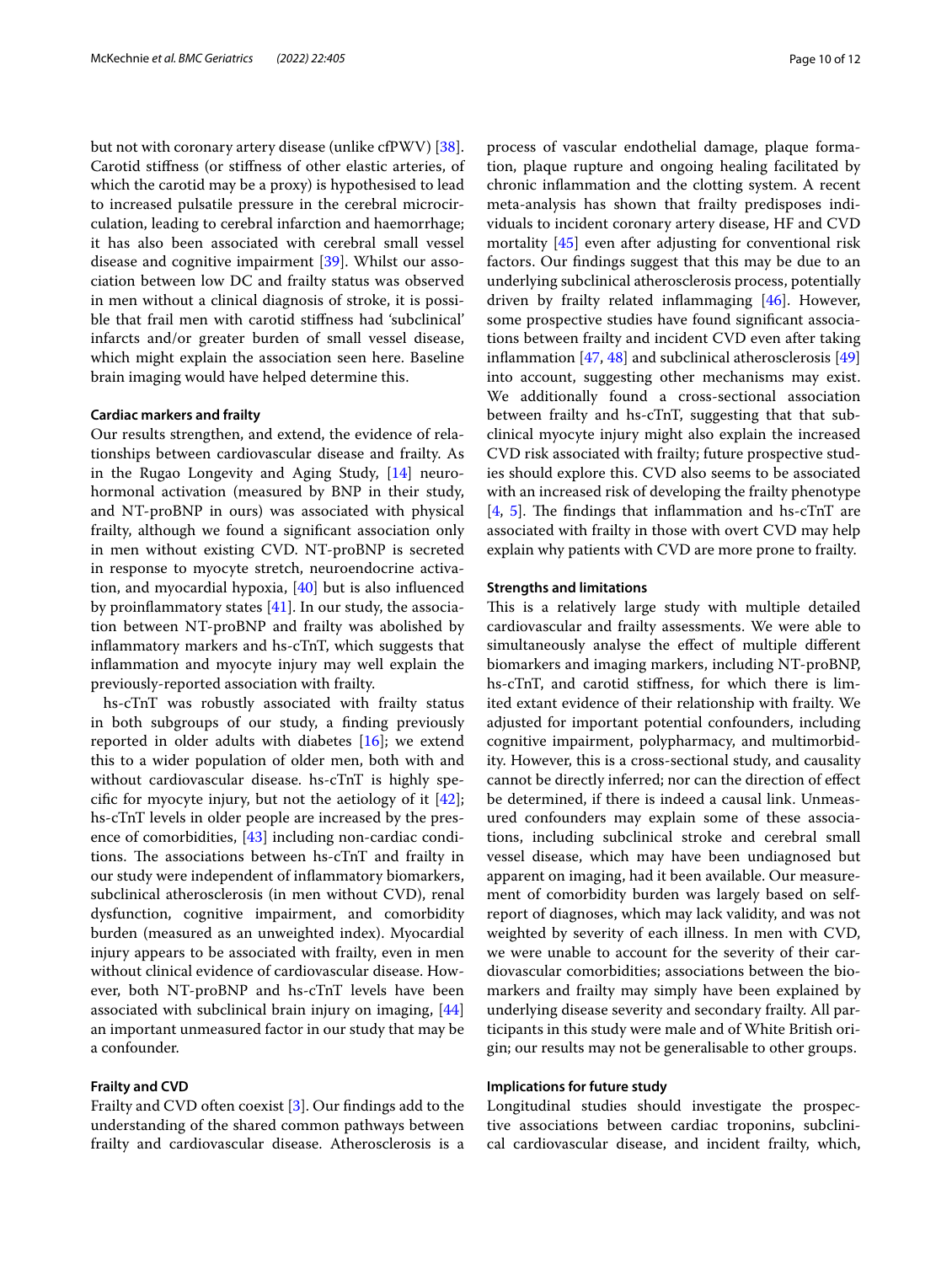if present, would support the argument that these are causally related. Prospective studies could also account for baseline biomarkers of cardiac injury when examining associations between frailty and CVD risk. Whilst carotid stifness has been investigated in some detail in relation to dementia and cognitive impairment ('cognitive frailty'), our novel fnding of a robust association with physical frailty should be replicated in other studies. People with frailty but without overt clinical cardiovascular disease are more likely to have subclinical vascular disease or cardiac dysfunction, which is likely to increase their risk of subsequent overt CVD. Vascular assessment may be helpful in this group and could, potentially, help to identify those for whom intervention to reduce cardiovascular risk may be most benefcial.

# **Conclusions**

In older men without CVD, subclinical atherosclerosis as measured by carotid arterial stifness, hs-cTnT (a marker of myocyte injury) and IL-6 (a marker of infammation) were most strongly associated with frailty. In men with CVD, infammation and myocardial injury, but not coagulation or endothelial dysfunction, were associated with frailty. Our fndings suggests that these common pathways might link frailty and CVD.

#### **Abbreviations**

ABPI: Ankle-brachial pressure index; cfPWV: carotid-femoral pulse wave velocity; CIMT: Carotid intima-media thickness; CRP: C-reactive protein; CVD: Cardiovascular disease; DC: Carotid distensibility coefficient; hs-cTnT: high-sensitivity cardiac troponin T; IL-6: Interleukin-6; NT-proBNP: N-terminal pro B-type natriuretic peptide; tPA: tissue plasminogen activator; vWF: von Willebrand factor.

#### **Acknowledgements**

Not applicable.

#### **Authors' contributions**

Douglas GJ McKechnie – Conceptualization, formal analysis, methodology, software, writing – original draft. Meera Patel – Conceptualization, formal analysis, methodology, software, writing – original draft. A Olia Papacosta – Data curation, formal analysis, methodology, software, resources. Lucy T Lennon – Data curation, investigation, project administration, resources. Elizabeth A Ellins – Investigation, writing – review and editing. Julian PJ Halcox – Investigation, writing – review and editing. Sheena E Ramsay – Writing – review and editing. Peter H Whincup – Supervision, funding acquisition, writing – review and editing. S Goya Wannamethee – Conceptualisation, formal analysis, methodology, supervision, funding acquisition, writing – review and editing. The author(s) read and approved the fnal manuscript.

#### **Funding**

This work was supported by the British Heart Foundation (grant nos. RG/19/4/34452 and PG/09/024/26857). DGJM is an NIHR Academic Clinical Fellow, funded by Health Education England. The views expressed are those of the authors and not necessarily those of the NHS, the NIHR or the Department of Health and Social Care. The funders had no role in the design and conduct of the study; collection, management, analysis, interpretation of the data; preparation, review, approval of or decision to publish the manuscript.

#### **Availability of data and materials**

Data are available on reasonable request to Lucy Lennon at [l.lennon@ucl.ac.](l.lennon@ucl.ac.uk) [uk.](l.lennon@ucl.ac.uk) The BRHS data sharing policy can be found here: [https://www.ucl.ac.uk/](https://www.ucl.ac.uk/epidemiology-health-care/research/primary-care-and-population-health/research/ageing/british-regional-heart-study-brhs-6)

[epidemiology-health-care/research/primary-care-and-population-health/](https://www.ucl.ac.uk/epidemiology-health-care/research/primary-care-and-population-health/research/ageing/british-regional-heart-study-brhs-6) [research/ageing/british-regional-heart-study-brhs-6](https://www.ucl.ac.uk/epidemiology-health-care/research/primary-care-and-population-health/research/ageing/british-regional-heart-study-brhs-6).

#### **Declarations**

#### **Ethics approval and consent to participate**

The National Research Ethics Service Committee London provided ethical approval. All participants provided informed consent to participate in the BRHS. All procedures were performed in accordance with relevant ethical guidelines, including the Declaration of Helsinki.

#### **Consent for publication**

Not applicable.

#### **Competing interests**

None to declare. A full list of DGJM's interests can be found at [http://www.](http://www.whopaysthisdoctor.org/doctor/500/active) [whopaysthisdoctor.org/doctor/500/active](http://www.whopaysthisdoctor.org/doctor/500/active).

#### **Author details**

<sup>1</sup> Department of Primary Care and Population Health, University College London, London NW3 2PF, UK. <sup>2</sup>Institute of Life Science, Swansea University, Swansea, UK.<sup>3</sup> Population Health Sciences Institute, Newcastle University, Newcastle upon Tyne, UK. <sup>4</sup> Population Health Research Institute, St George's University of London, London, UK.

Received: 2 August 2021 Accepted: 27 April 2022 Published online: 09 May 2022

#### **References**

- <span id="page-10-0"></span>1. Clegg A, Young J, Ilife S, Rikkert MO, Rockwood K. Frailty in elderly people. Lancet. 2013;381(9868):752–62.
- <span id="page-10-1"></span>2. Fried LP, Tangen CM, Walston J, Newman AB, Hirsch C, Gottdiener J, et al. Frailty in older adults: evidence for a phenotype. J Gerontol A Biol Sci Med Sci. 2001;56(3):M146–57.
- <span id="page-10-2"></span>3. Singh M, Stewart R, White H. Importance of frailty in patients with cardiovascular disease. Eur Heart J. 2014;35(26):1726–31.
- <span id="page-10-3"></span>4. Woods NF, LaCroix AZ, Gray SL, Aragaki A, Cochrane BB, Brunner RL, et al. Frailty: emergence and consequences in women aged 65 and older in the Women's health initiative observational study. J Am Geriatr Soc. 2005;53(8):1321–30.
- <span id="page-10-4"></span>5. Keeney T, Fox AB, Jette DU, Jette A. Functional trajectories of persons with cardiovascular disease in late life [internet]. J Am Geriatr Soc. 2019; Available from:<https://pubmed.ncbi.nlm.nih.gov/30460975/>. [cited 2020 Oct 21].
- <span id="page-10-5"></span>6. Soysal P, Stubbs B, Lucato P, Luchini C, Solmi M, Peluso R, et al. Infammation and frailty in the elderly: a systematic review and meta-analysis. Ageing Res Rev. 2016;31:1–8.
- <span id="page-10-6"></span>7. McKechnie DGJ, Papacosta AO, Lennon LT, Ramsay SE, Whincup PH, Wannamethee SG. Associations between infammation, cardiovascular biomarkers and incident frailty: the British Regional Heart Study. Age Ageing. 2021;50(6):1979–87 in press.
- <span id="page-10-7"></span>8. Walston J, McBurnie M, Newman A, Tracy P, Kop W, Hirsch C, et al. Frailty and activation of the infammation and coagulation systems with and without clinical comorbidities: results from the cardiovascular health study. Arch Intern Med. 2002;162(20):2333–41 Available from: [https://](https://pubmed.ncbi.nlm.nih.gov/12418947/) [pubmed.ncbi.nlm.nih.gov/12418947/](https://pubmed.ncbi.nlm.nih.gov/12418947/). [cited 2020 Nov 24].
- <span id="page-10-8"></span>9. Amarasekera AT, Chang D, Schwarz P, Tan TC. Does vascular endothelial dysfunction play a role in physical frailty and sarcopenia? A systematic review. Age Ageing. 2021;50(3):725–32 Available from: [https://academic.](http://dx.doi.org/10.1093/ageing/afaa237/5958505) [oup.com/ageing/advance-article/doi/10.1093/ageing/afaa237/5958505](http://dx.doi.org/10.1093/ageing/afaa237/5958505). [cited 2020 Nov 23].
- <span id="page-10-9"></span>10. Goldwater DS, Pinney SP. Frailty in advanced heart failure: a consequence of aging or a separate entity? Clin Med Insights Cardiol. 2015;9(Suppl 2):39–46.
- <span id="page-10-10"></span>11. Santillo E, Migale M, Balestrini F. Frailty and fow-mediated dilation: A pilot study in hospitalized elderly. J Curr Res Sci Med. 2016;2(2):92 Available from: [https://www.jcrsmed.org/article.asp?issn](https://www.jcrsmed.org/article.asp?issn=2455-3069;year=2016;volume=2;issue=2;spage=92;epage=97;aulast=Santillo)=2455-3069;year=2016;